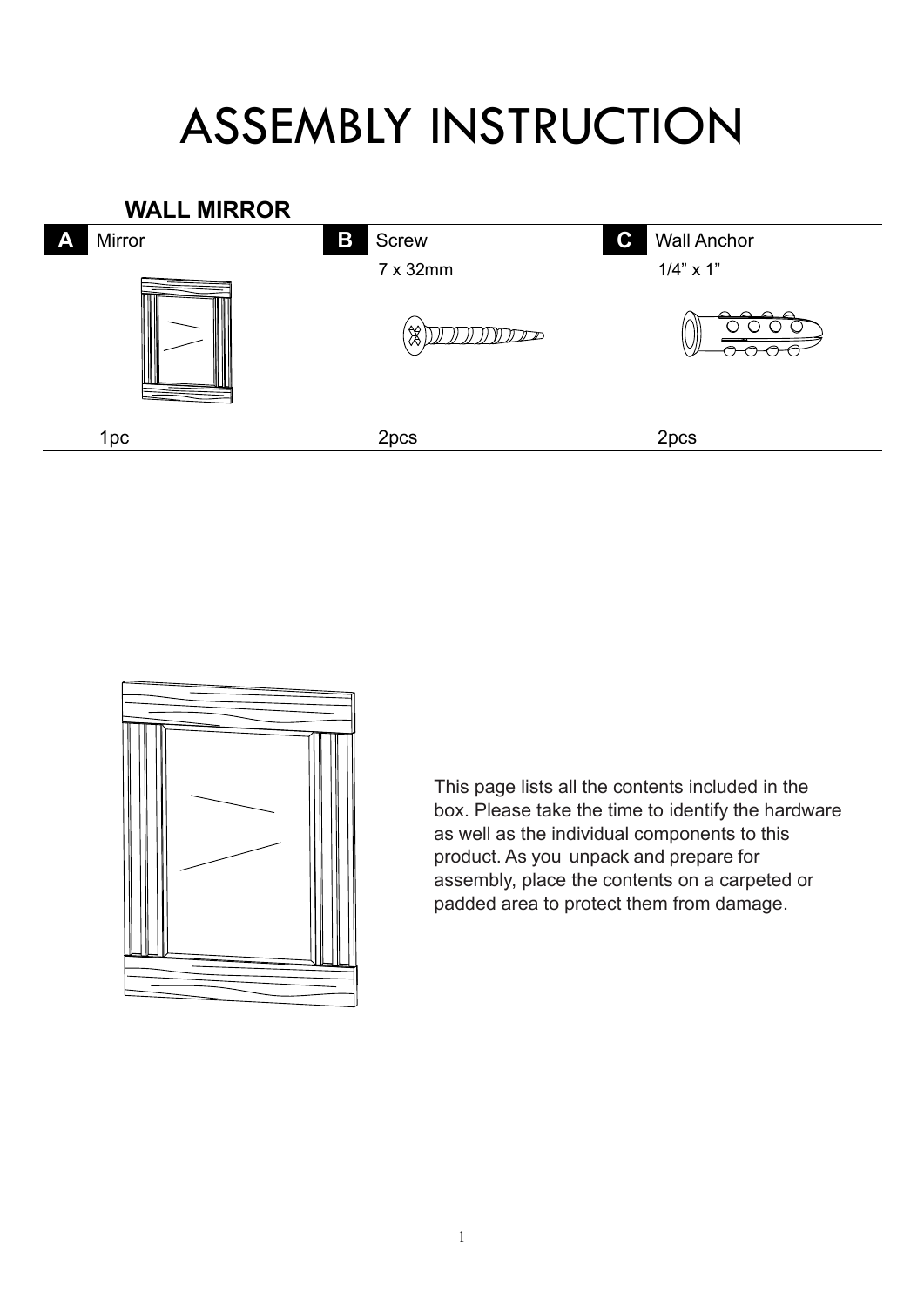Select a location where you want the mirror mounted. Mark on the wall the two locations where the Wall Anchors (C) will be placed.



**2**